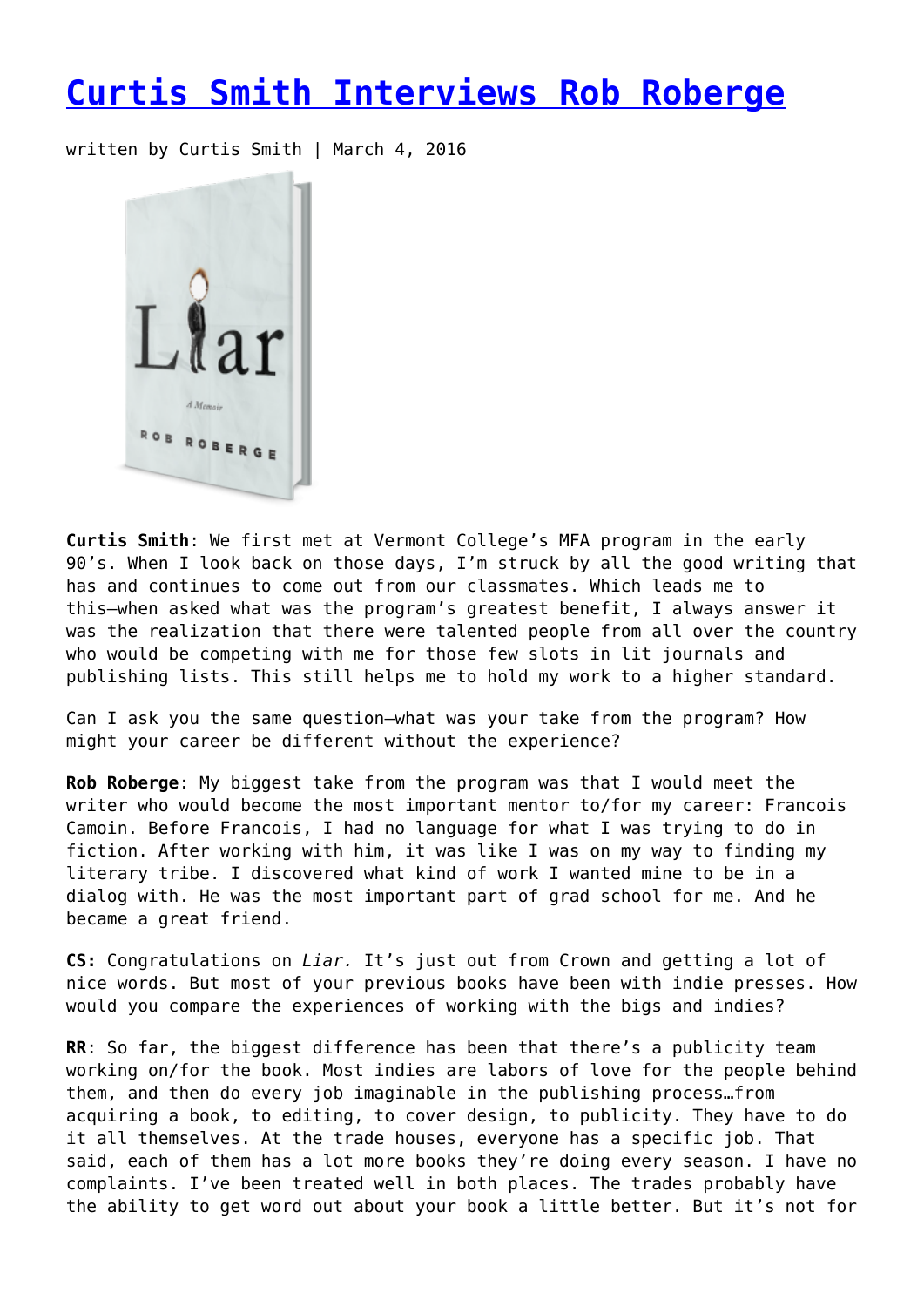lack of trying at the indies.

**CS**: I'm always interested in the journey that takes a fiction writer into the nonfiction realm. Can you tell us how this happened for you? Did the creative process differ from fiction writing? Now that you've done nonfiction, do you think you'll return to fiction with a different lens?

**RR**: I didn't think a memoir would be any different from a novel. But it proved to be a lot different. I figured the only difference was that it had to be true and not made up. But it was more complex than that. I knew I'd be telling my story. But I hadn't thought of the fact that I'd be telling *other* people's stories as well. And that I owed it to them to be as sensitive, while remaining as honest as possible. I'm not sure it will carry over to the fiction. I guess I'll have to see with the next novel. I'm only 50 pages in, and so far it's a lot different experience from the memoir. It covers five POV, so that's a big difference by itself.

**CS**: I think much of writing is the continual asking of questions. In fiction, we ask questions of our characters, but in nonfiction, we're forced to ask questions of ourselves. I've found a certain peace in that—a sometimes weird and scary peace but peace nonetheless. During the course of writing *Liar* did you come to any understandings you hadn't considered before?

**RR**: Wow. Great question. But I'm not certain I came to any understandings about myself as much as I came away with a much greater understanding that the love of a lot of people had pulled me through my years. And that I was a very lucky person. I knew that…but I didn't realize exactly to what extent.

**CS:** You have a whole other creative outlet with your music. I've always admired musicians and visual artists. How do you compare the creative processes between music and writing? Do you see any common ground? I'm imaging the two could really fuel each other—true? I don't want to go all *Sophie's Choice* on you, but if you had to choose . . .

**RR**: The music probably fuels the prose a lot more than the prose fuels the music. I'm really interested in the musicality of prose—it's very important to me that the language sing. Music is different. Sometimes you can write a song in five minutes. Which, as you know, is simply impossible in even a short story, let alone a novel.

If I had to choose? I'd take writing. As much I love music, writing is how I process the world. Without it, I think I'd be pretty lost.

**CS**: You teach in a low-res MFA program, correct? Teaching is its own kind of art. How's that experience been?

**RR:** I've been teaching writing now for twenty years, and I love it. It is, as you say, a different art form. And I don't think enough people *view* it as an art form. I take it very seriously, while having a lot of fun with it at the same time. My students are great. It's a wonderful experience. The first job I've ever had that I haven't hated-ha!

**CS**: What's next?